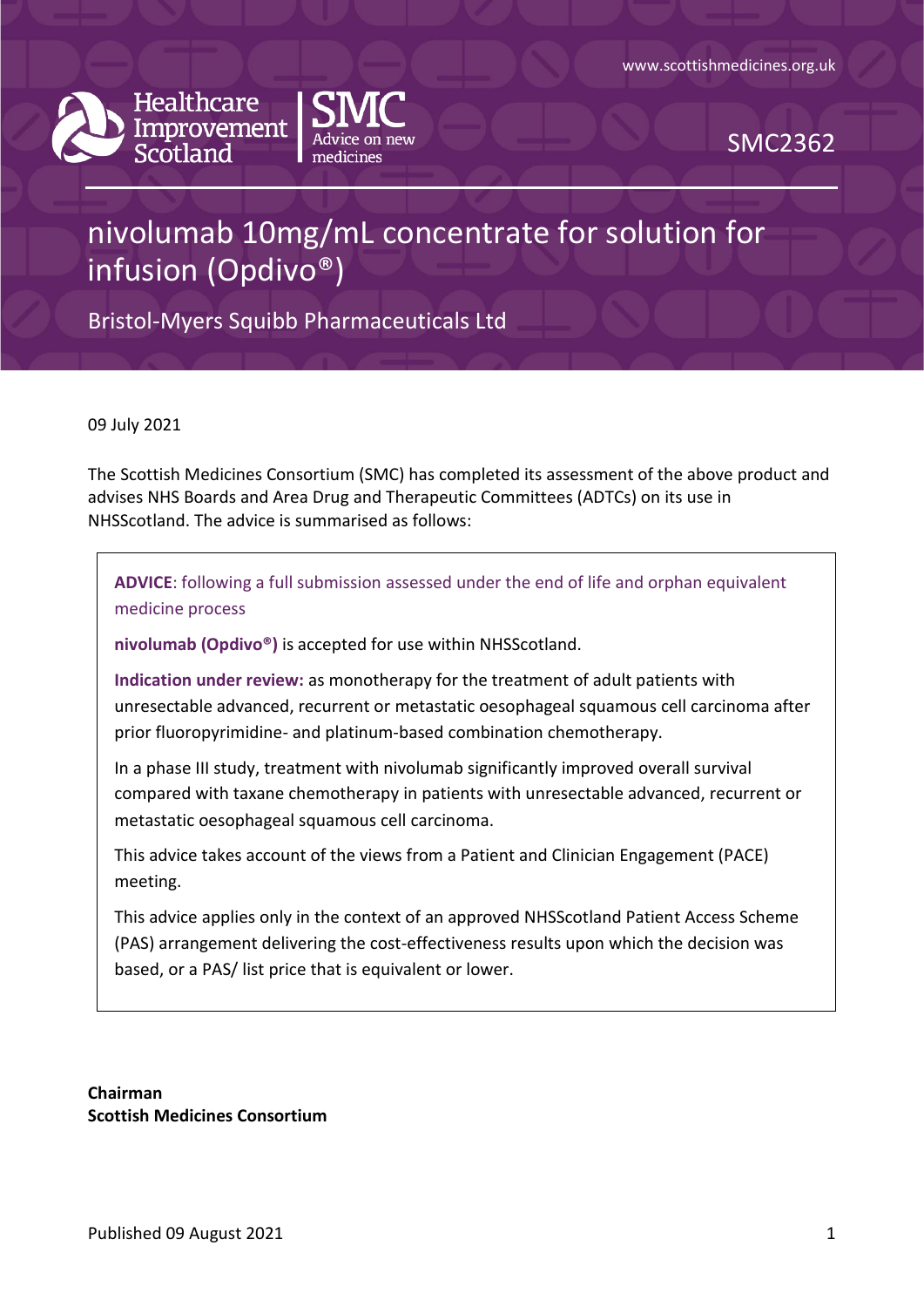### Indication

As monotherapy for the treatment of adult patients with unresectable advanced, recurrent or metastatic oesophageal squamous cell carcinoma after prior fluoropyrimidine- and platinumbased combination chemotherapy.<sup>1</sup>

### Dosing Information

The recommended dose is 240mg every 2 weeks administered as an intravenous infusion over 30 minutes. Treatment should be continued as long as clinical benefit is observed or until treatment is no longer tolerated by the patient.

Dose adjustment is not recommended. Adverse effects should be managed though dosing delay or discontinuation. Please see Summary of product characteristics (SPC) for further information.

Treatment must be initiated and supervised by physicians experienced in the treatment of cancer.<sup>1</sup>

### Product availability date

20 November 2020 Nivolumab meets SMC end of life and orphan equivalent criteria for this indication.

### Summary of evidence on comparative efficacy

Nivolumab is a human monoclonal antibody that potentiates T-cell responses, including antitumour responses, through blockage of the programmed death-1 (PD-1) receptor binding to PD-L1 and PD-L2 ligands. PD-L1 and PD-L2 are expressed in antigen presenting cells and may be expressed by tumours or other cells in the tumour microenvironment, engagement with PD-1 results in inhibition of T-cell proliferation and cytokine secretion. PD-L1 expression is enriched in oesophageal squamous cell carcinoma.<sup>2, 3</sup>

Evidence to support the efficacy and safety of nivolumab for this indication comes from ATTRACTION-3, a multicentre, randomised, open-label, phase III study. The study recruited patients aged ≥20 years with unresectable oesophageal cancer, whose major current or previously resected lesion was in the cervical or thoracic oesophagus (including the oesophagogastric junction) and was pathologically confirmed as squamous or adenosquamous cell carcinoma. Eligible patients were refractory or intolerant to fluoropyrimidine and platinum based chemotherapy, had previously received one treatment regimen and were not indicated for a radical resection. Additionally, patients had at least one measurable or non-measurable lesion per Response Evaluation Criteria in Solid Tumours (RECIST), version 1.1, had a life expectancy of at least three months and an Eastern Cooperative Oncology Group (ECOG) performance status of 0 or  $1.^{2,3}$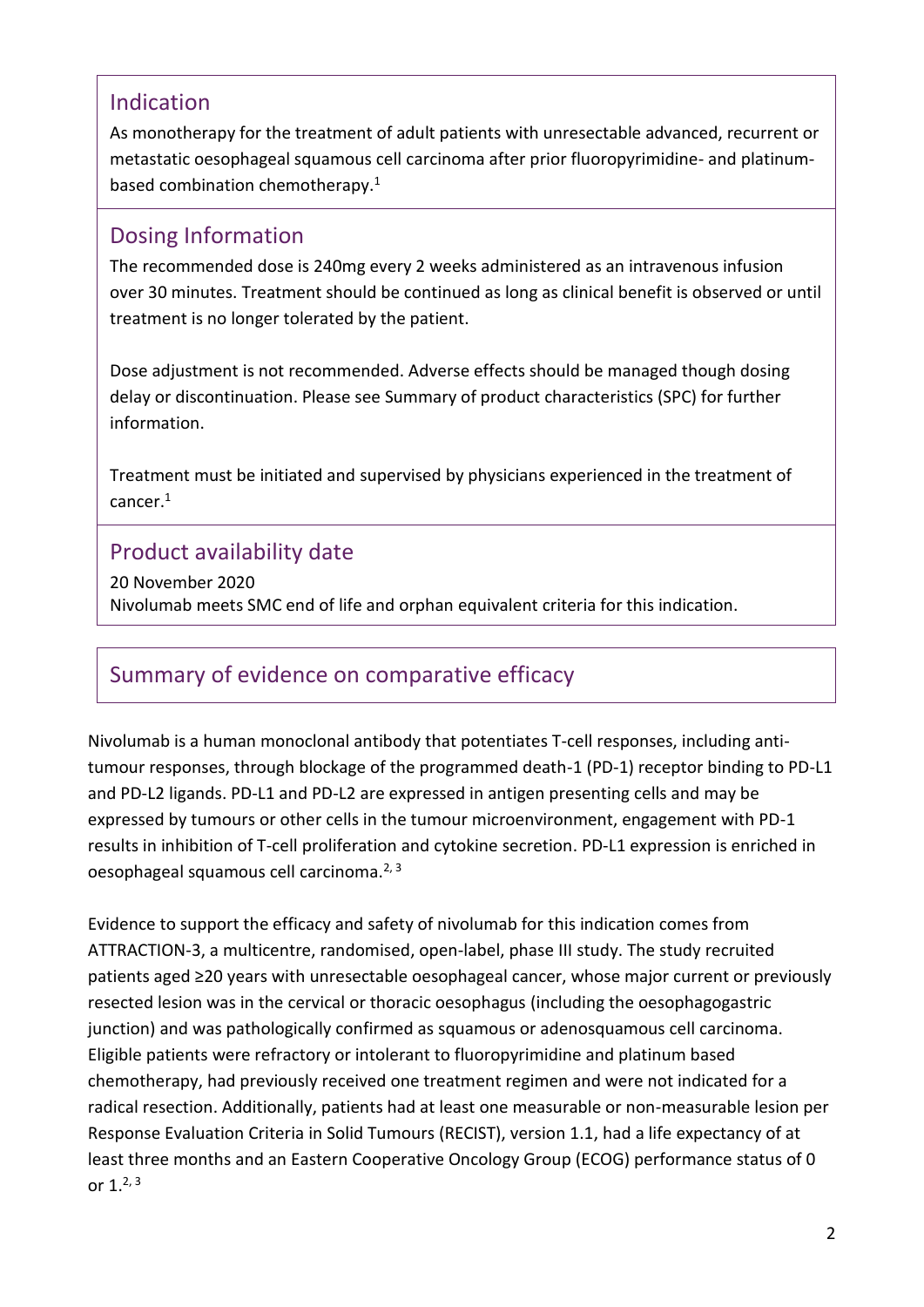Patients were randomised equally to receive intravenous nivolumab 240mg every two weeks (n=210) or investigators' choice of chemotherapy of either intravenous docetaxel 75mg/m<sup>2</sup> every three weeks or intravenous paclitaxel 100mg/m<sup>2</sup> once weekly for six weeks (followed by one week off). Pre-specified dose reductions were permitted for paclitaxel and docetaxel for toxicities but not for nivolumab. Treatment was to continue until disease progression as assessed by the investigator per RECIST 1.1, or unacceptable toxicity. Treatment beyond initial disease progression was permitted in both treatment groups based on the investigator's judgement. Randomisation was stratified according to location (Japan versus the rest of the world), number of organs with metastases (≤1 versus ≥2) and expression of PD-L1 (<1% versus ≥1%).<sup>2, 3</sup>

The primary outcome was overall survival, defined as the time from randomisation until death from any cause. A hierarchical statistical testing strategy was applied to two key secondary outcomes: investigator-assessed objective response rate (ORR) and progression-free survival (PFS), with no formal testing of outcomes after the first non-significant outcome in the hierarchy. Efficacy analyses for overall survival and progression-free survival (PFS) were performed in the intention-to-treat (ITT) population, which included all patients who underwent randomisation. Selected secondary outcomes including ORR were assessed in the response evaluable set (RES) population which consisted of all randomly assigned patients from the ITT who are not Good Clinical Practice (GCP) non-compliant and had target lesion measurements at baseline.<sup>3</sup>

The primary analysis (data cut-off: November 2018) was conducted after a median follow-up of 10.5 months for the nivolumab group and 8.0 months for the control group. Nivolumab demonstrated a significant benefit in overall survival compared with taxane chemotherapy (docetaxel or paclitaxel). Key secondary outcomes were not supportive and these favoured the taxane chemotherapy group.<sup>2, 3</sup> Results for the primary and selected secondary outcomes are presented in Table 1.

| <b>ITT</b> population                          | Nivolumab (n=210)            | Docetaxel or                    |
|------------------------------------------------|------------------------------|---------------------------------|
|                                                |                              | Paclitaxel (n=209) <sup>A</sup> |
| Median overall survival, (95% CI)              | 10.9 months                  | 8.4 months                      |
| Deaths, n                                      | 160                          | 173                             |
| Hazard ratio (95% CI)                          | 0.77 (0.62 to 0.96), p=0.019 |                                 |
| KM estimated overall survival at 12 months     | 47%                          | 34%                             |
| KM estimated overall survival at 18 months     | 31%                          | 21%                             |
| Median PFS (investigator-assessed as per       | 1.7 months                   | 3.4 months                      |
| <b>RECIST 1.1)</b>                             |                              |                                 |
| Number of events                               | 187                          | 176                             |
| Hazard ratio (95% CI)                          | 1.08 (0.87 to 1.34)          |                                 |
| KM estimated PFS at 12 months, (%)             | 12%                          | 7.2%                            |
| KM estimated PFS at 18 months, (%)             | 9.0%                         | 4.0%                            |
| Response evaluable set population <sup>B</sup> | Nivolumab (n=171)            | Docetaxel or                    |
|                                                |                              | Paclitaxel (n=158)              |

#### **Table 1: Primary and selected secondary outcomes from ATTRACTION-3 in the ITT and RES population at November 2018 data cut-off.2, 3**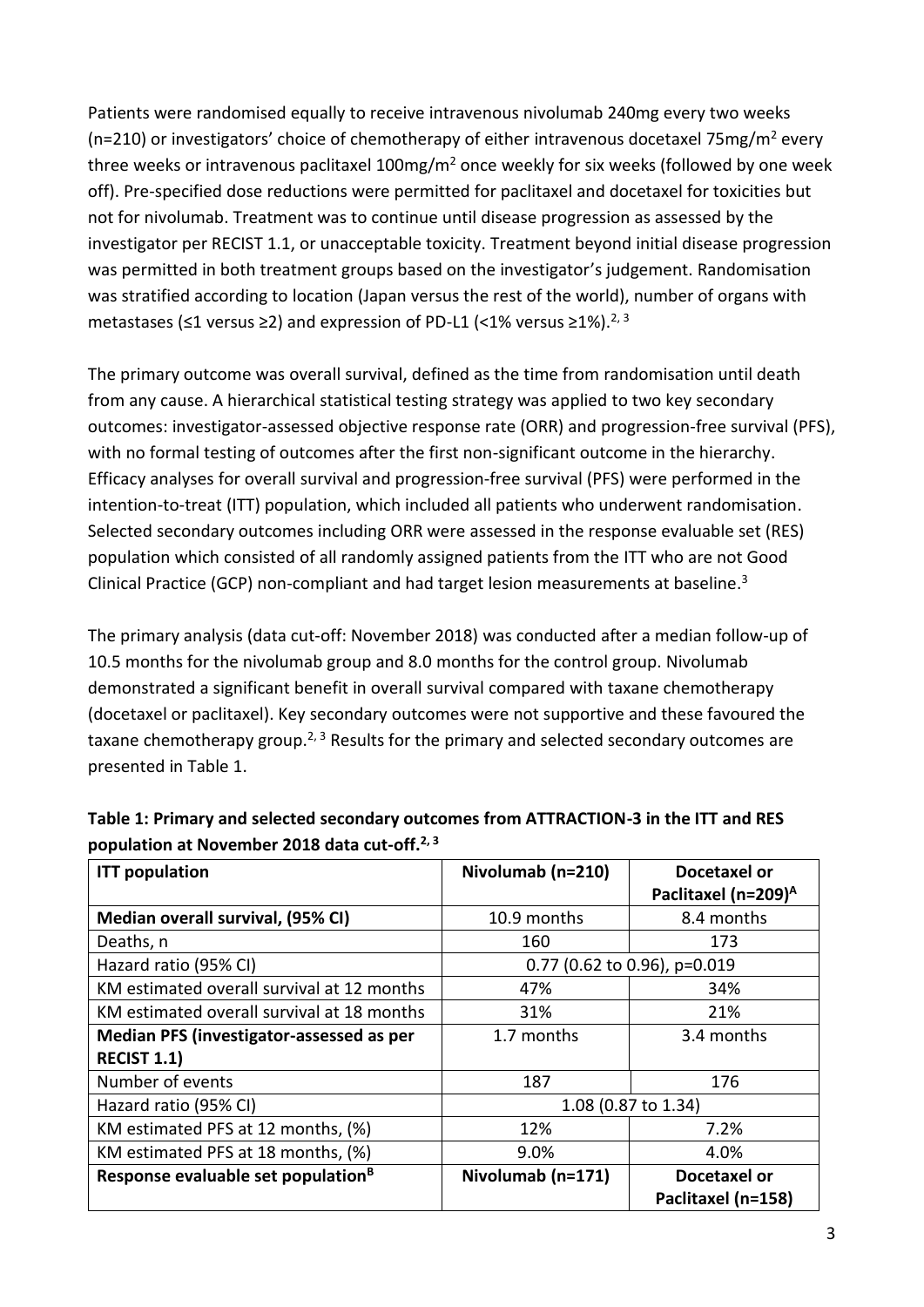| Objective response rate (investigator-<br>assessed as per RECIST 1.1), n(%) | 19%                            | 22%  |
|-----------------------------------------------------------------------------|--------------------------------|------|
| Odds ratio, (95% CI)                                                        | 0.88 (0.51 to 1.50), $p=0.632$ |      |
| <b>Confirmed best overall response</b>                                      |                                |      |
| Complete response (%)                                                       | 0.6%                           | 1.3% |
| Partial response (%)                                                        | 19%                            | 20%  |
| Stable disease (%)                                                          | 18%                            | 41%  |
| Progressive disease (%)                                                     | 55%                            | 32%  |
| Not evaluable                                                               | 7.6%                           | 5.1% |

ITT=intention to treat, HR=hazard ratio, CI=confidence interval, KM=Kaplan-Meier, PFS=progression free survival, RECIST= Response Evaluation Criteria in Solid Tumours. <sup>A</sup> Investigator's choice of docetaxel or paclitaxel<sup>B</sup> Response evaluable set population consisted of the ITT patients with target lesion measurements at baseline. All responses were investigator-assessed.

The lines on the Kaplan-Meier curve for overall survival cross at approximately five months and after this favour nivolumab.<sup>3</sup> At the latest data cut-off (May 2020) median overall survival was 10.9 months in the nivolumab group compared with 8.5 months in the control group (HR 0.79, [95% CI: 0.64 to 0.97]). 4

Health Related Quality of Life (HRQoL) was assessed using the EuroQol 5-dimension 3-level (EQ-5D-3L) questionnaire comprising a visual analogue scale (VAS) and descriptive system, which is used to generate the utility index. The mean difference between treatment groups for the utility index and VAS, numerically favoured nivolumab at all treatment points and exceeded clinically meaningful thresholds at weeks 24, 30, 36 and 42 for the utility index and at weeks 18, 24 and 30 for  $VAS.$ <sup>2, 3</sup>

The submitting company presented a Bayesian network meta-analysis (NMA) to compare the efficacy of docetaxel, paclitaxel and best supportive care (BSC) in adult patients with unresectable, advanced oesophageal cancer where standard chemotherapy has failed. The NMA included four studies and compared overall survival between treatments. The results of the NMA indicated that BSC is estimated to be less efficacious than docetaxel, and paclitaxel is estimated to be more efficacious than docetaxel. The results of the NMA were used in the economic case to inform a scenario analysis comparing nivolumab with BSC.

### Summary of evidence on comparative safety

Overall, the EMA noted that adverse events (AEs) reported in ATTRACTION-3 were consistent with the known safety profile of nivolumab and that the incidence of AEs and serious AEs compares favourably with chemotherapy. It was also indicated that selected AEs observed with nivolumab are often of low grade and generally manageable with immune-modulating therapy. There were two patient deaths in ATTRACTION-3 attributable to drug-related pneumonitis.<sup>2</sup>

In ATTRACTION-3, the median duration of treatment in the nivolumab and control group was 2.6 months. Any treatment-emergent AEs was reported by 90% (189/209) of patients in the nivolumab group and 99% (205/208) in the control group (docetaxel or paclitaxel) and these were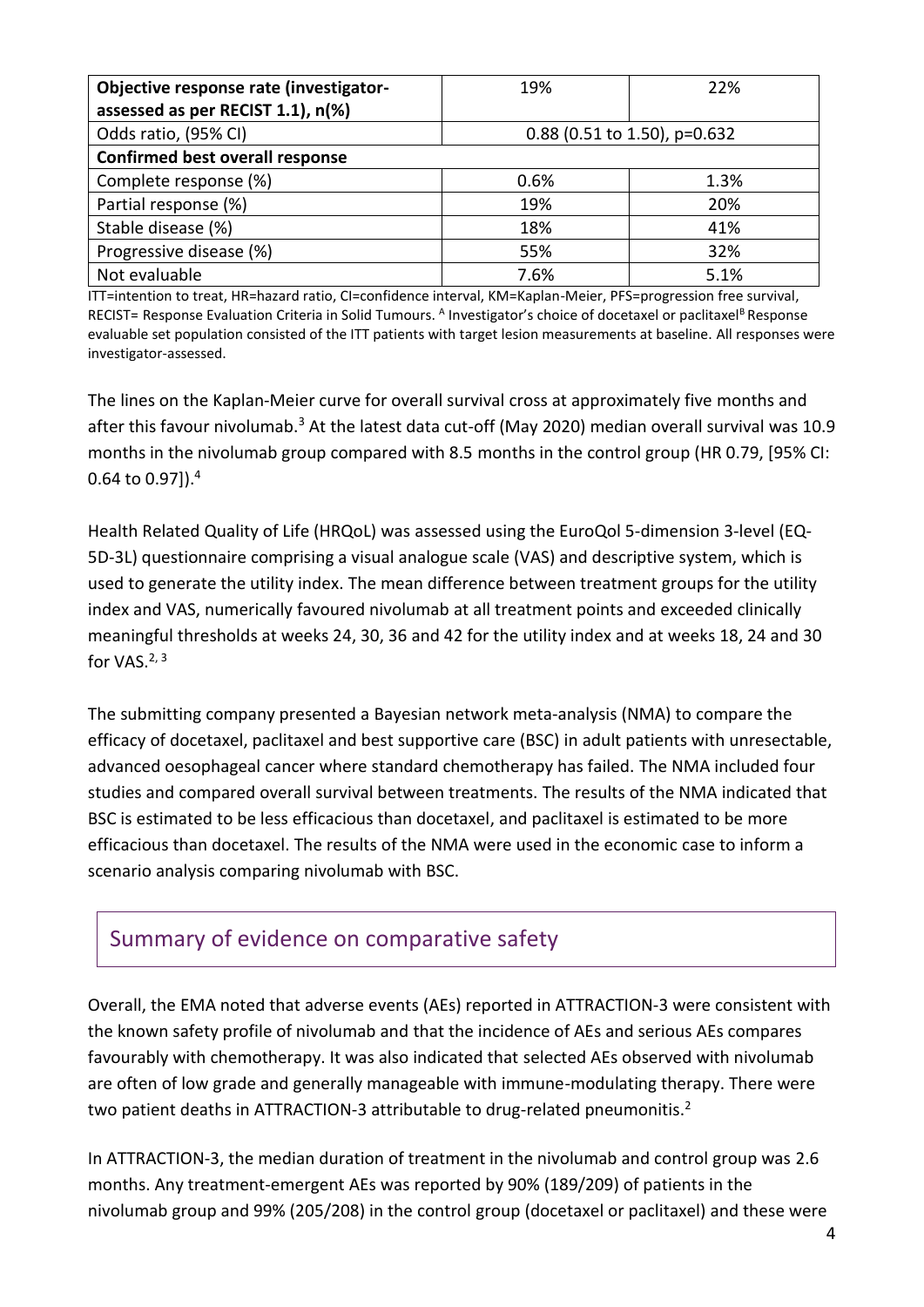considered treatment-related in 66% and 95% respectively. In the nivolumab and control groups respectively, treatment-related AEs that were grade 3 or higher were 18% versus 64%, and considered serious in 16% versus 23%. The proportion of treatment-related AEs that led to dose interruptions were 16% versus 50% and treatment discontinuations were 9% in both groups.<sup>2, 3</sup>

The most frequently reported treatment-related AEs of any grade with an incidence >10% in the nivolumab group versus the control group were: rash (11% versus 15%), diarrhoea (11% versus 10%), decreased appetite (7.7% versus 27%), fatigue (7.2% versus 21%), malaise (4.3% versus 22%), stomatitis (2.4% versus 12%), nausea (1.9% versus 16%), alopecia (1.4% versus 47%), arthralgia (1.4% versus 10%), decreased neutrophil count (1.4% versus 36%), anaemia (2.4% versus 24%), decreased white blood cell count (1.0% versus 35%), neutropenia (0.5% versus 19%), peripheral sensory neuropathy (0.5% versus 23%), febrile neutropenia (0.0% versus 11%), peripheral neuropathy (0% versus  $11\%$ ).<sup>2, 3</sup>

### Summary of clinical effectiveness issues

Patients with unresectable advanced or metastatic oesophageal squamous cell carcinoma are considered for palliative treatment with radiotherapy (e.g. brachytherapy) or endoscopic therapies (e.g. stents) for the symptomatic relief of obstruction and dysphagia. Chemotherapy can be given to prolong survival in selected patients with good performance status. The value of palliative chemotherapy in this patient population is not well established and, therefore, best supportive care may also be considered, especially for less fit patients. A fluoropyrimidine and platinumbased chemotherapy regimen is considered an acceptable first-line option. There is no standard second-line treatment for patients that progress beyond first line and are suitable for further treatment.<sup>2, 3, 5</sup> Clinical experts consulted by SMC advised that taxane monotherapy, possibly further treatment with fluoropyrimidine/platinum chemotherapy or best supportive care are the treatment options most commonly used in this setting. They considered that nivolumab fills an unmet need in this therapeutic area following prior fluoropyrimidine- and platinum-based combination chemotherapy due to limited treatment options. Nivolumab meets SMC orphan equivalent and end of life criteria for this indication.

In ATTRACTION-3, nivolumab demonstrated superiority over taxane chemotherapy (docetaxel or paclitaxel) for overall survival in patients with unresectable advanced or recurrent oesophageal squamous cell carcinoma. The median overall survival gain was small at 2.5 months but was considered clinically relevant by the EMA given the poor prognosis of patients with advanced disease. Overall survival data were sufficiently mature. Kaplan-Meier overall survival curves crossed after five months, only afterwards favouring nivolumab. In general, secondary outcomes did not support the primary outcome, only duration of response numerically favoured nivolumab compared with taxane chemotherapy.<sup>1-3</sup>

The study population of ATTRACTION-3 was predominantly Asian (96%) which could affect generalisability of study results. Overall, the EMA concluded that Western patients with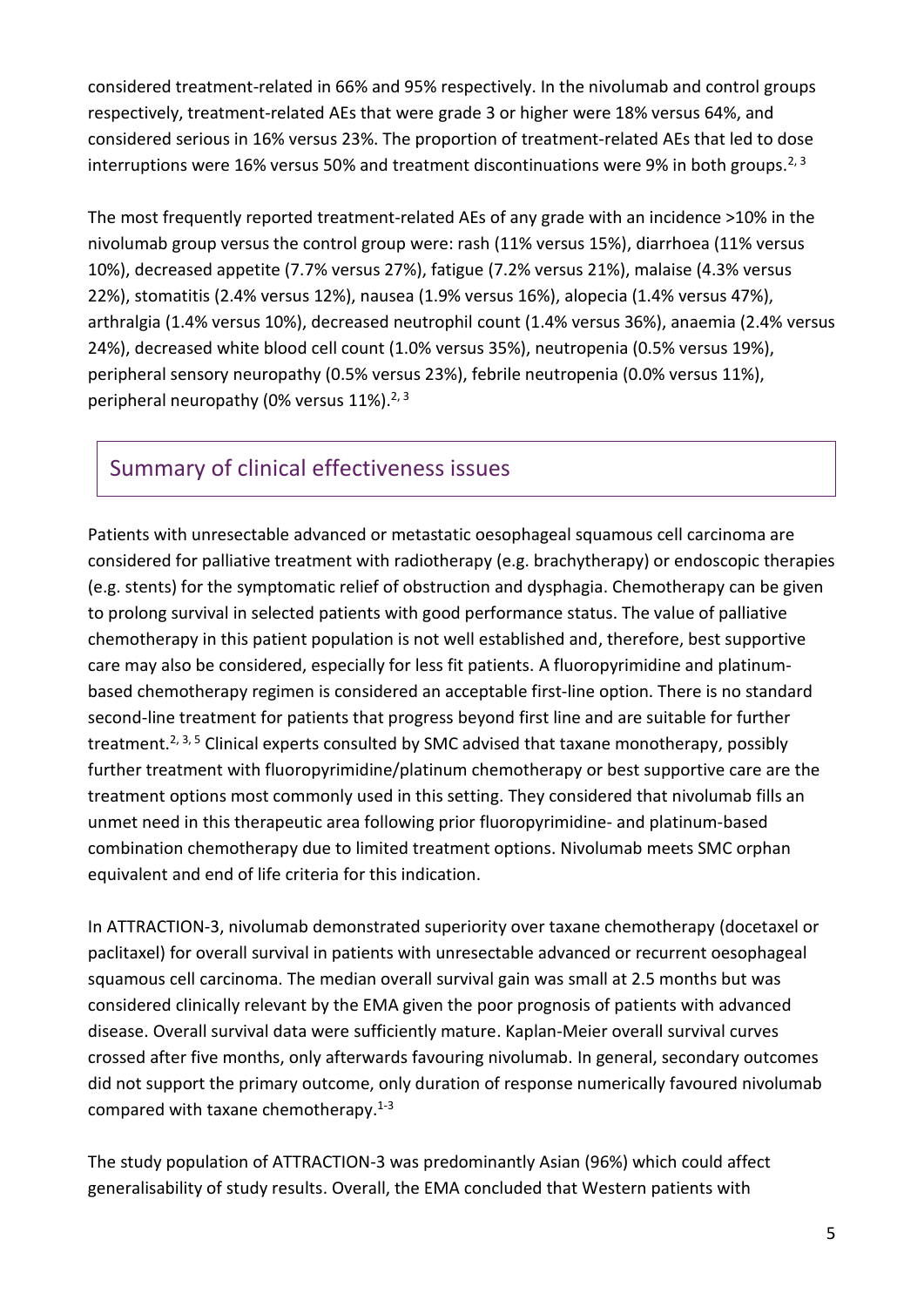oesophageal squamous cell carcinoma are likely to benefit from second-line nivolumab but the precise magnitude of benefit to patients has not been established.<sup>2</sup>

A further limitation of the generalisability of the ATTRACTION-3 study was the inclusion criteria specified that patients should have an ECOG performance status of 0 or 1. Thirty-four percent of the study population had received at least two prior systemic anti-cancer therapy regimens and approximately half received subsequent anti-cancer treatment. This may indicate that the study population is likely to be fitter than many patients seen in clinical practice.<sup>2</sup>

ATTRACTION-3 had an open label study design, which may have biased assessment and reporting of safety and patient reported outcomes. There were also limitations with HRQoL outcomes including lack of specificity of the EQ-5D-3L tool and thresholds to detect clinically meaningful change not pre-defined in the statistical analysis plan which may affect the validity of results.<sup>2</sup>

ATTRACTION-3 compared nivolumab with paclitaxel and docetaxel which are the most relevant comparators in Scottish practice. However, best supportive care (BSC) may also be a relevant option, especially for patients with poorer performance status. The NMA was associated with a number of limitations. There was no indirect comparison between nivolumab and BSC and only one outcome was included. There was considerable methodological and clinical heterogeneity that could not be adjusted for. The NMA did not represent a patient population that may be considered for nivolumab but were not fit enough for taxanes. Due to these limitations the company's conclusions are uncertain.

Clinical experts consulted by SMC considered that nivolumab is a therapeutic advancement because of the survival benefit compared with taxane chemotherapy. They indicated it would be used as a second-line treatment in patients with unresectable advanced, recurrent or metastatic oesophageal squamous cell carcinoma. The introduction of nivolumab would require patients and carers to attend hospital every two weeks for intravenous administration. Nivolumab may have additional resource implications due to frequency of administration compared with taxane chemotherapy. A more favourable toxicity profile compared with taxanes may mean fewer admissions to manage serious AEs. The number of eligible patients for this treatment will be low.

# Patient and clinician engagement (PACE)

A patient and clinician engagement (PACE) meeting with patient group representatives and clinical specialists was held to consider the added value of **nivolumab**, as an **orphan equivalent and end of life medicine**, in the context of treatments currently available in NHSScotland.

The key points expressed by the group were:

 Unresectable advanced, recurrent or metastatic oesophageal squamous cell carcinoma that has progressed after prior chemotherapy has an extremely poor prognosis. Symptoms are commonly severe and include difficulty swallowing, weight loss, vomiting, pain and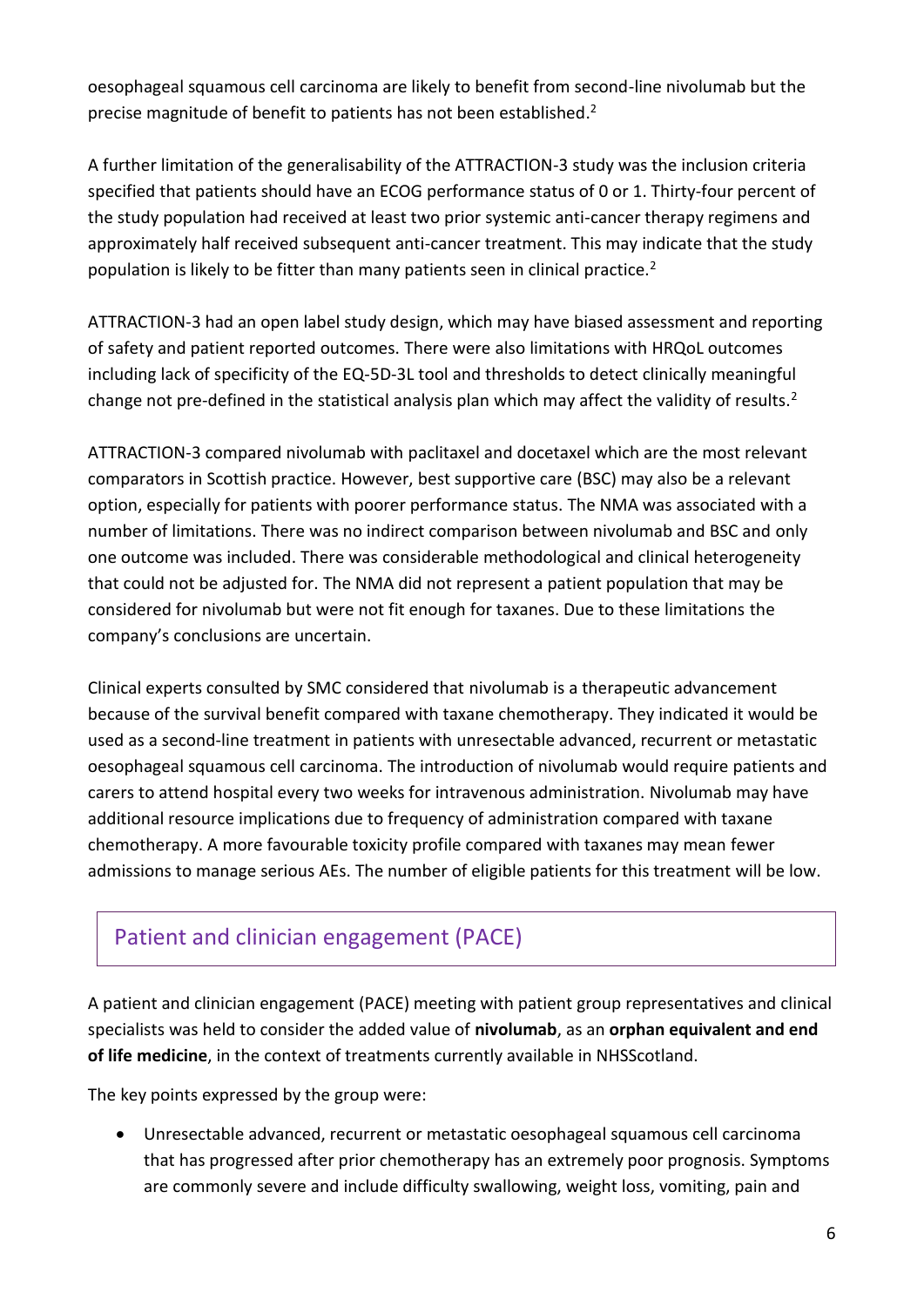general deterioration in health, which often progresses very rapidly after diagnosis. This condition has a severely negative impact on quality of life and may cause frustration, anger, depression and social withdrawal. Patients often require intensive input from health services and support from family and carers.

- There is a significant unmet need in this patient group as treatment options are limited. Patients who are fit enough are offered further chemotherapy, likely with taxane monotherapy, however the benefit is limited and treatment is associated with debilitating side effects. Hospital admissions are required in the majority of patients to manage toxicity, which has a negative impact on quality of life, and is especially relevant in this patient population with short life expectancy.
- Nivolumab is the first immunotherapy treatment for these patients. Patients who respond are expected to have improved disease control, live longer and have improved quality of life. This would provide additional time for patients to spend with their family. PACE clinicians noted that some patients have sustained durable type responses which are entirely unprecedented in this disease and transformative to patients and their families when they occur.
- Nivolumab is well tolerated and associated with a better safety profile compared with taxane monotherapy. This will reduce treatment discontinuations and hospital admissions to manage severe toxicities, enabling patients to live and function more independently and reduce the burden of care for their families. The introduction of nivolumab is not expected to have significant service implications.

#### **Additional Patient and Carer Involvement**

We received patient group submissions from Guts UK Charity and OCHRE, which are both registered charities. Guts UK Charity has received 1.8% pharmaceutical company funding in the past two years, with none from the submitting company. OCHRE has not received any pharmaceutical company funding in the past two years. Representatives from both organisations participated in the PACE meeting. The key points of their submissions have been included in the full PACE statement considered by SMC.

### Summary of comparative health economic evidence

The company submitted a cost-utility analysis of nivolumab against taxane monotherapy for the treatment of adult patients with unresectable advanced, recurrent or metastatic oesophageal squamous cell carcinoma after prior fluoropyrimidine and platinum-based combination chemotherapy. The base case analysis covered the entire disease population with no further subgroup analysis.

A partitioned survival cohort simulation model was used. The model consisted of three mutually exclusive health states; pre-progression, progressed disease (PD) and death. The cycle length was one week with patients either remaining in state, or transitioning to PD or death at the end of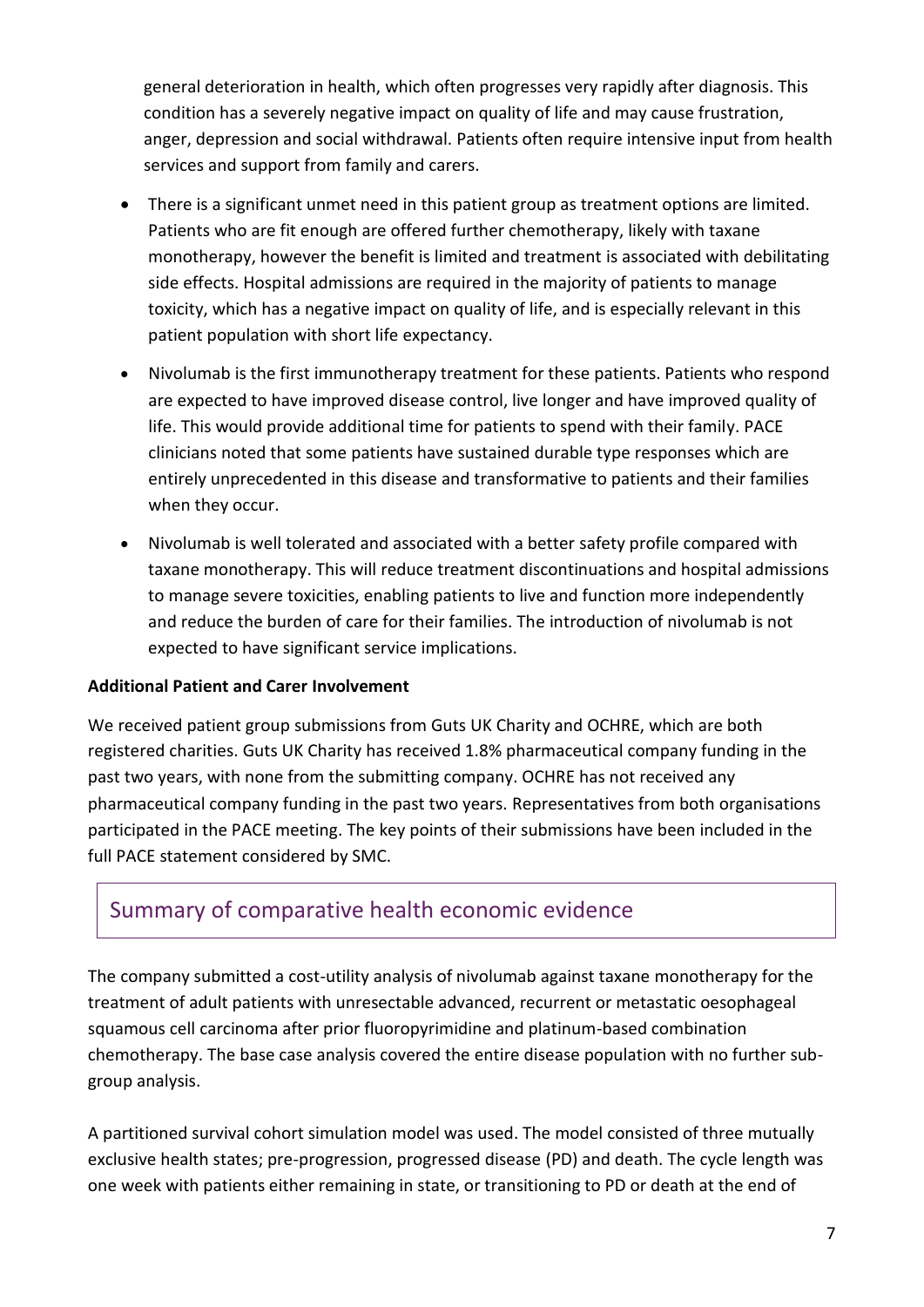each cycle. The model projected two primary outcomes –overall survival and PFS. An NHS perspective and a 40-year lifetime horizon were selected in the base case of the economic model.

The clinical effectiveness parameters for nivolumab were estimated from the most recent data-cut of the ATTRACTION-3 study<sup>3</sup>. This included parameters for overall survival, PFS, incidence of adverse events, treatment discontinuation, subsequent therapies and patient utilities. Outcomes data were limited to the duration of the study and as such extrapolation of overall survival and PFS was required. The hazard profile showed two distinct sections and therefore a semi-parametric approach was preferred as it allowed the most stable portion of the observed data to inform the parametric component and extrapolated portion. Switching to parametric extrapolation from 25 weeks onwards used the maximum number of events to inform long-term extrapolation and describe the lower long-term hazard.

The log-normal distribution was selected to model PFS in the nivolumab arm. This approach predicted a median PFS of 7.3 weeks and a mean PFS of 44 weeks. In order to model PFS in the taxane arm, extrapolation using the Weibull distribution provided an appropriate fit. This approach predicted a median PFS of 14.6 weeks and a mean PFS of 22.9 weeks.

For modelling overall survival on nivolumab, the log-logistic distribution was deemed appropriate as it provided an adequate fit to the data, providing a median overall survival of 47 weeks and a mean overall survival of 170.4 weeks. In order to model overall survival in the taxanes arm, the Weibull distribution was deemed appropriate as it provided an adequate fit to the data, providing a median overall survival of 35.8 weeks and a mean overall survival of 59 weeks.

Utility values were based on EQ-5D-3L data from the ATTRACTION-3 study. State specific utilities were derived but were also contingent on treatment arm. The company defended the decision to apply treatment-specific utility based on the novel mechanism of action of nivolumab. Patientassessed quality of life data were collected with varying frequency through the study, dependent upon treatment status, which was closely associated with progression status. Imputation was required to account for missing information.

Acquisition costs for nivolumab and taxanes were included in the analysis, as were the costs associated with any subsequent treatments (i.e. BSC). Unit costs for disease management, managing adverse events, end of life care were also accounted for. Clinicians were surveyed to provide estimates of resource use associated with disease management.

A Patient Access Scheme (PAS) was submitted by the company and was assessed by the Patient Access Scheme Assessment Group (PASAG) as acceptable for implementation in NHS Scotland. Under the PAS, a simple discount was offered on the list price for nivolumab.

The base case analysis (with PAS) presented by the submitting company produced an incremental cost-effectiveness ratio (ICER) of £41,201 per quality-adjusted life-year (QALY) against taxanes.

The company provided probabilistic sensitivity analysis, deterministic sensitivity analysis (DSA) and scenario analysis. In the DSA, a range of parameters were tested included time horizon, discounting rate, baseline characteristics, health state costs, BSC costs, utility values and adverse event probabilities.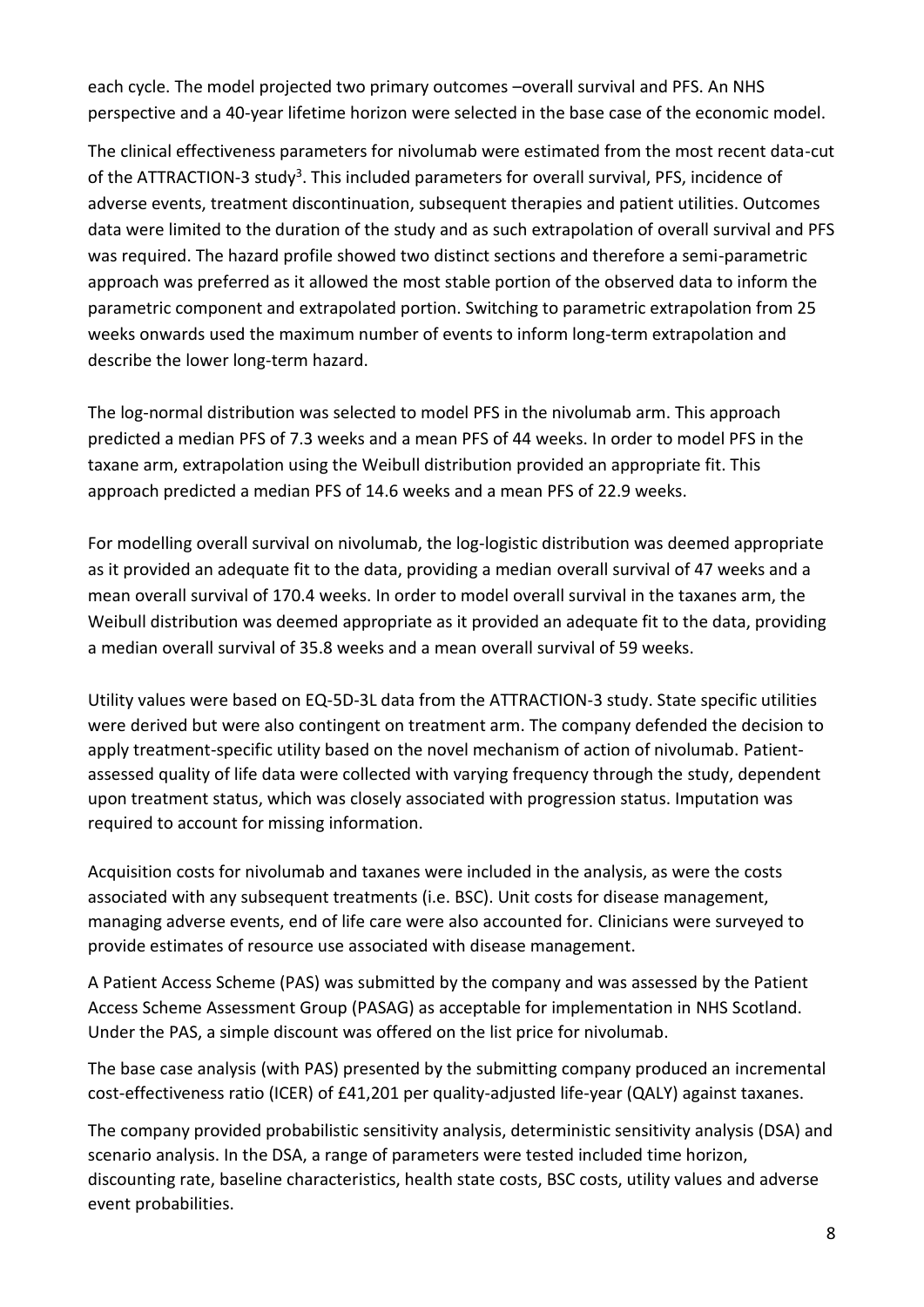The company also conducted scenario analyses to test the impact of alternate survival extrapolations, stopping rules and using BSC as a comparator. Table 2 below contains some of the results from scenario analyses.

|                | <b>Scenario</b>                                           | <b>ICER</b> |
|----------------|-----------------------------------------------------------|-------------|
|                | Base case                                                 | £41,201     |
| $\mathbf{1}$   | PFS nivolumab - Weibull extrapolation                     | £42,025     |
| $\overline{2}$ | OS nivolumab - Generalised Gamma extrapolation            | £48,681     |
| 3              | OS taxanes – Log logistic extrapolation                   | £49,262     |
| 4              | Time on treatment nivolumab - Log logistic extrapolation  | £47,628     |
| 5              | 2 year stopping rule - nivolumab                          | £36,601     |
| 6              | Nivolumab cessation at progression                        | £17,069     |
| $\overline{7}$ | <b>BSC</b> comparator                                     | £38,427     |
| 8              | Alternate utility values - MCAR                           | £42,099     |
| 9              | Alternate utility values - equal post-progression utility | £49,725     |
| 10             | Hospitalisation costs based on full length of stay        | £56,097     |

Abbreviations: ICER, incremental cost-effectiveness ratio; PFS, progression free survival; OS, overall survival; MCAR, missing completely at random

There were some limitations with the analysis which include the following:

- The greatest source of uncertainty in the model concerns treatment discontinuation. The base case analysis assumed that patients would continue on nivolumab until the occurrence of adverse events. However, alternate stopping rules may be preferred in clinical practice. The company explored the impact of a two-year stopping rule, as well as discontinuing nivolumab upon progression. Both scenarios led to a reduction in ICERs compared to the base case due to lower expenditure on nivolumab. However these scenarios assume that earlier treatment discontinuation has no impact on treatment effect and this may not necessarily be the case. Hence, an accurate ICER estimate for nivolumab will be contingent on preferences or guidelines for treatment discontinuation in clinical practice, but it must also account for potentially lower treatment effect because of their application.
- There are concerns about the face validity of PFS gains predicted by model when compared to study results. Median PFS was lower for nivolumab (1.68 months compared with 3.35 months), as was the overall response rate (19.3% compared with 21.5%). However, the model predicts a much larger gain in mean PFS. It is not clear what is driving the PFS gains in the model. The company has since provided some reassurance that the PFS gains predicted by the model are consistent with observed results. Whilst median PFS for nivolumab was lower, PFS at 12, 24, and 36-month time points was superior to taxanes. The company also highlighted that immunotherapy agents, such as nivolumab, often show delayed clinical responses.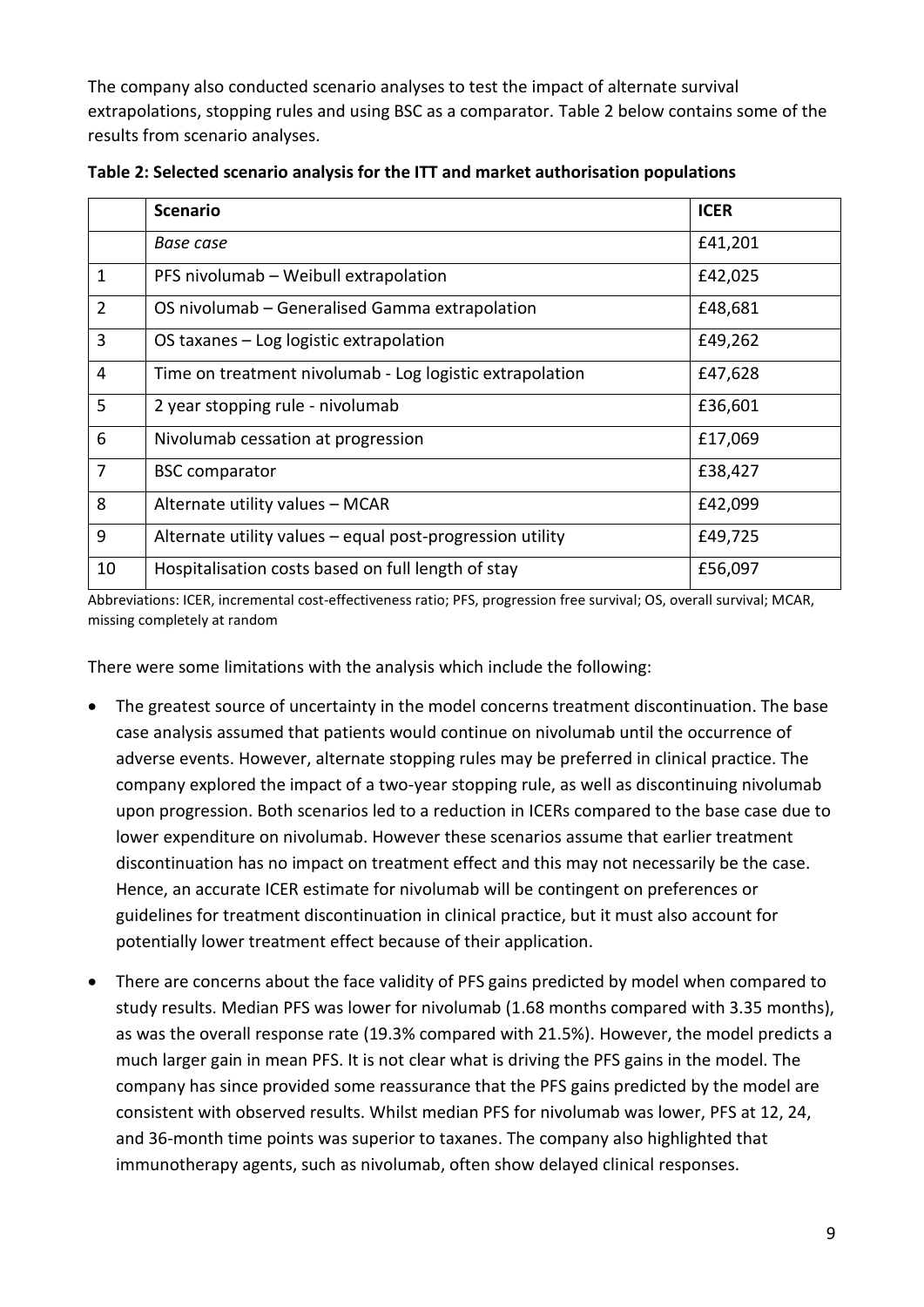- There remains some residual uncertainty about the validity of survival extrapolations. The application of some alternative and plausible overall survival curves and time on treatment extrapolations had an upward impact on the ICER. However, the company has used the most recent data cut providing evidence up to 36 months and their rationale for employing a semiparametric model was satisfactory.
- The company estimated treatment-specific utilities before and after progression using a statistical model fit to EQ-5D data from the clinical study. Missing values were imputed under the assumption that they were missing at random. Both pre-and post-progression utility on nivolumab was substantially higher than that of taxanes. Much of this difference, particularly in the PFS state, can be explained by the better tolerability and adverse event profile of nivolumab. However, one might expect the difference in utility values post-progression to be narrower. Following NDC, the company provided additional validation of the treatmentspecific utility values observed in the study.
- The model potentially underestimates the cost of inpatient treatment, which would have a significant upward influence on the ICER. The company's estimate for the cost of each episode of hospitalisation was £534. However, this estimate reflects an adjustment to the cost of hospitalisation being based on one bed day rather than the entire length of stay. The cost of hospitalisation based on entire length of stay is £3,380, which increases the ICER substantially. Whilst the higher cost is likely an overestimate, it is worth acknowledging that variation in hospitalisation costs in practice will influence the cost-effectiveness of nivolumab.
- There is a lack of robust evidence comparing nivolumab with BSC. BSC might be a relevant comparator in some cases in clinical practice. Whilst the company has provided a scenario analysis that includes BSC, the relative efficacy is based on the results of a weak NMA, which does not provide reliable results.

The Committee considered the benefits of nivolumab in the context of the SMC decision modifiers that can be applied when encountering high cost-effectiveness ratios and agreed that as nivolumab is an orphan equivalent medicine, SMC can accept greater uncertainty in the economic case.

After considering all the available evidence and the output from the PACE process, the Committee accepted nivolumab for use in NHSScotland.

# Additional information: guidelines and protocols

National Institute for Health and Care Excellence (NICE) published guidelines titles 'Oesophagogastric cancer: assessment and management in adults' in 2018. These guidelines recommend that second-line palliative chemotherapy or a clinical trial should be considered for patients with locally advanced or metastatic oesophago-gastric cancer. No specific chemotherapy regimens are recommended.6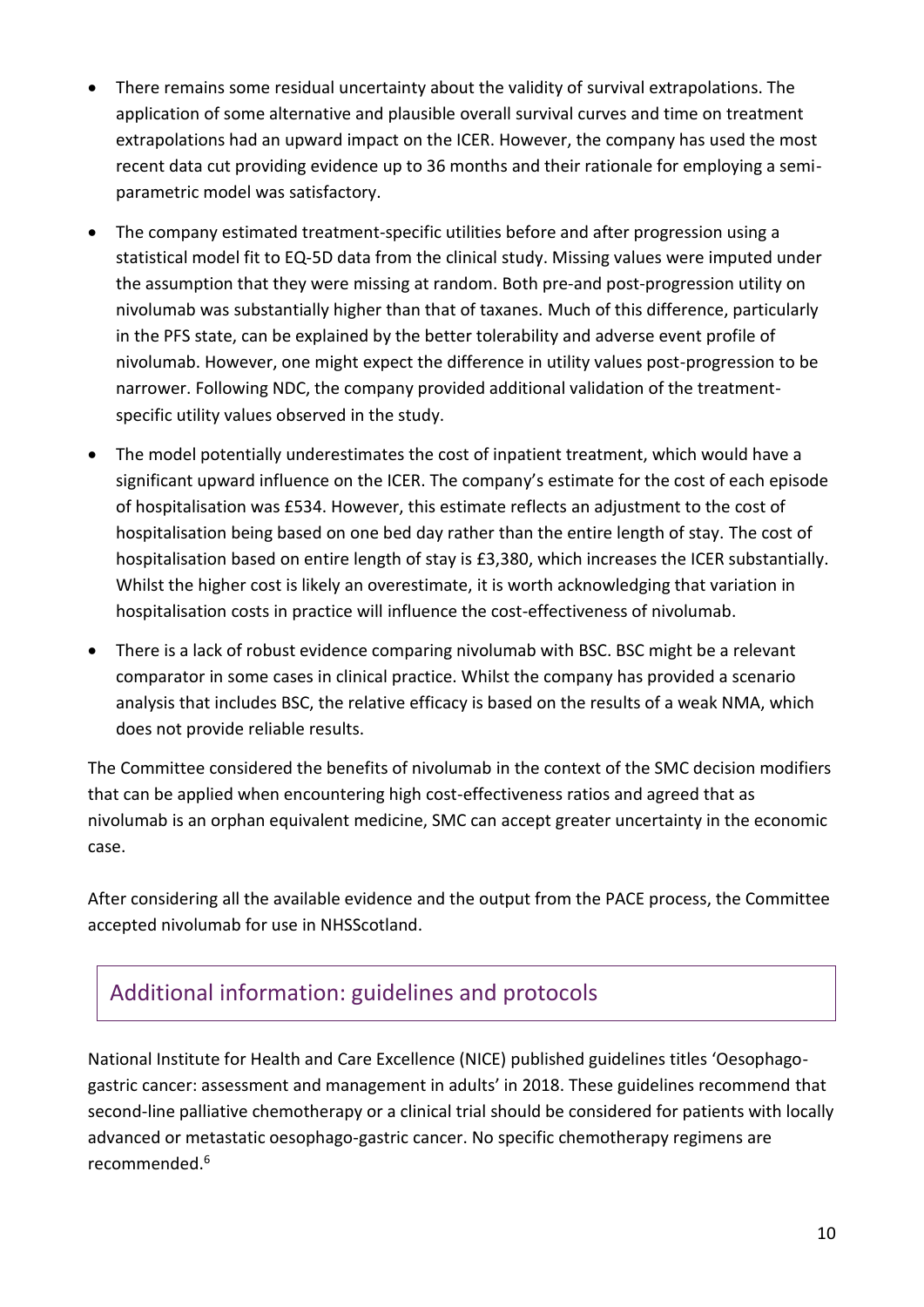The European Society of Medical Oncology (ESMO) published guidelines titled 'Oesophageal cancer: ESMO Clinical Practice Guidelines for diagnosis, treatment and follow-up' in 2016. This guideline states that for patients with advanced and/or metastatic disease, palliative treatment with chemotherapy is indicated in select patients, particularly for patients with adenocarcinoma who have a good performance status. Platinum and fluoropyrimidine combinations are recommended, taxanes are also recommended in first-line combinations or as monotherapy in second-line therapy. In squamous cell carcinoma, the value of palliative chemotherapy is less evidenced and the guidelines state that best supportive care or palliative monotherapy should also be considered.<sup>5</sup>

### Additional information: comparators

Taxane chemotherapy (potentially docetaxel) or best supportive care.

### Additional information: list price of medicine under review

| Medicine  | Dose Regimen        | Cost for 12 weeks |
|-----------|---------------------|-------------------|
| Nivolumab | 240mg every 2 weeks | £15,798           |

*Costs from BNF online on 31 March 2021. Costs do not take patient access schemes into consideration.*

# Additional information: budget impact

The company estimated there would be 18 patients eligible for treatment with nivolumab in year 1 rising to 25 in year 5. The estimated uptake rate was 53% in year 1 and 73% in year 5. This resulted in 9 patients estimated to receive treatment in year 1 rising to 18 patients in year 5.

SMC is unable to publish the with PAS budget impact due to commercial in confidence issues. A budget impact template is provided in confidence to NHS health boards to enable them to estimate the predicted budget with the PAS.

*[Other data were also assessed but remain confidential.\\*](https://www.scottishmedicines.org.uk/media/3572/20180710-release-of-company-data.pdf)*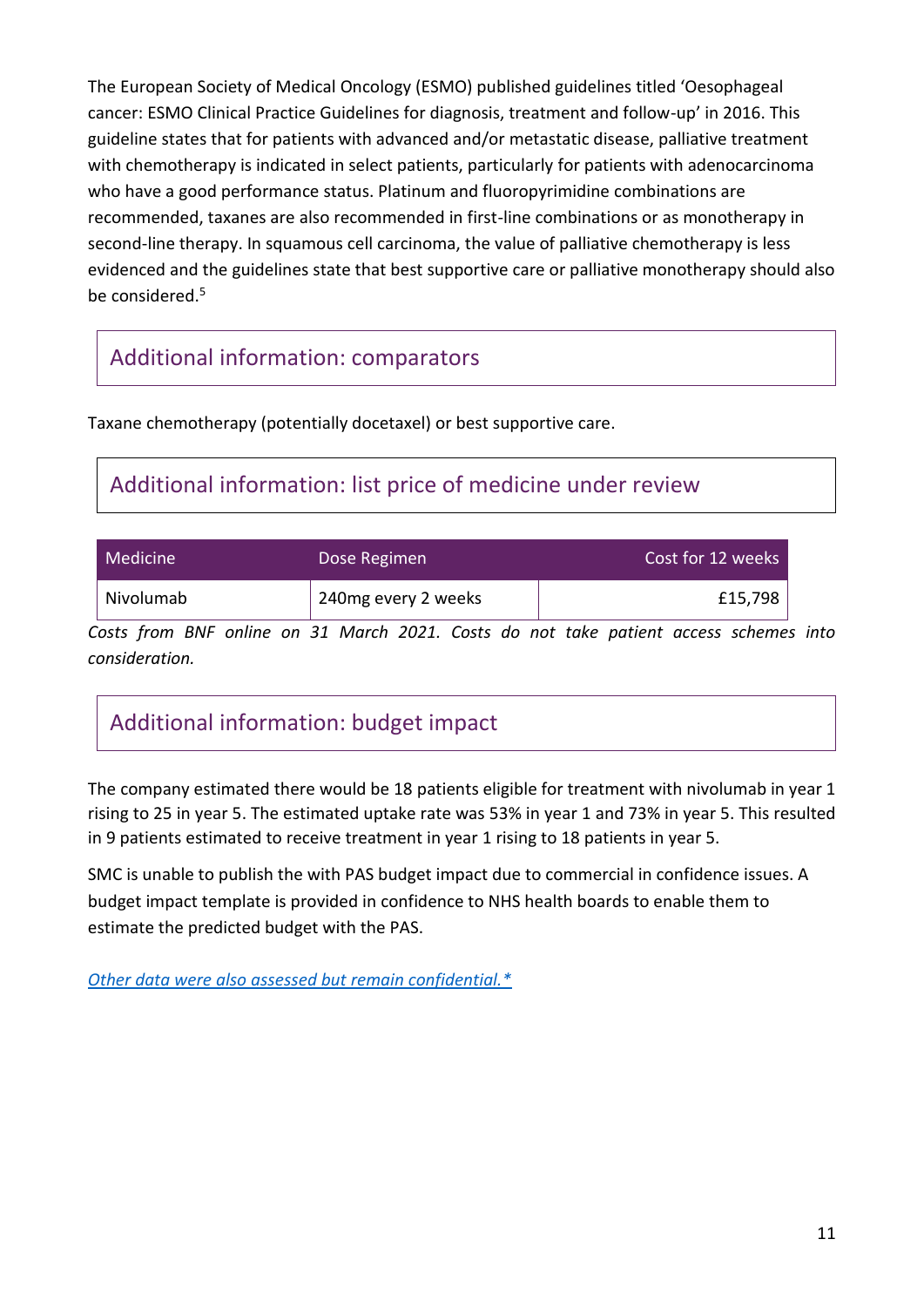#### **References**

1. Bristol-Myers Squibb Pharmaceuticals, Ltd. Nivolumab 10 mg/mL concentrate for solution for infusion (Opdivo®) Summary of product characteristics. Electronic Medicines Compandium. Available at:<https://www.medicines.org.uk/emc/product/6888/smpc#INDICATIONS> Last updated: 30 November 2020. [cited.

2. The European Medicines Agency (EMA) European Public Assessment Report. Nivolumab (Opdivo®). 15/10/20 EMA/CHMP/584553/2020. Available at:

[https://www.ema.europa.eu/en/documents/variation-report/opdivo-h-c-3985-ii-0080-epar](https://www.ema.europa.eu/en/documents/variation-report/opdivo-h-c-3985-ii-0080-epar-assessment-report-variation_en.pdf)[assessment-report-variation\\_en.pdf](https://www.ema.europa.eu/en/documents/variation-report/opdivo-h-c-3985-ii-0080-epar-assessment-report-variation_en.pdf)

3. Kato K, Cho BC, Takahashi M, Okada M, Lin CY, Chin K*, et al.* Nivolumab versus chemotherapy in patients with advanced oesophageal squamous cell carcinoma refractory or intolerant to previous chemotherapy (ATTRACTION-3): a multicentre, randomised, open-label, phase 3 trial. Lancet Oncol. 2019;20(11):1506-17. Epub 2019/10/05.

4. Chin K, editor. Three-year follow-up of ATTRACTION-3: A phase III study of nivolumab (Nivo) in patients with advanced esophageal squamous cell carcinoma (ESCC) that is refractory or intolerant to previous chemotherapy. 2021; Gastrointestinal Cancers Symposium: American Society of Clinical Oncology.

5. Lordick F, Mariette C, Haustermans K, Obermannová R, Arnold D. Oesophageal cancer: ESMO Clinical Practice Guidelines for diagnosis, treatment and follow-up. Annals of Oncology. 2016;27(suppl 5):v50-v7.

6. National Institute for Health Care Excellence (NICE). Oesophago-gastric cancer: assessment and management in adults. NICE guideline [NG83] January 2018. Available at: [https://www.nice.org.uk/guidance/ng83/resources/oesophagogastric-cancer-assessment-and](https://www.nice.org.uk/guidance/ng83/resources/oesophagogastric-cancer-assessment-and-management-in-adults-pdf-1837693014469)[management-in-adults-pdf-1837693014469.](https://www.nice.org.uk/guidance/ng83/resources/oesophagogastric-cancer-assessment-and-management-in-adults-pdf-1837693014469) [cited.

This assessment is based on data submitted by the applicant company up to and including 14 May 2021.

*\*Agreement between the Association of the British Pharmaceutical Industry (ABPI) and the SMC on guidelines for the release of company data into the public domain during a health technology appraisal: [http://www.scottishmedicines.org.uk/About\\_SMC/Policy](http://www.scottishmedicines.org.uk/About_SMC/Policy)*

Medicine prices are those available at the time the papers were issued to SMC for consideration. SMC is aware that for some hospital-only products national or local contracts may be in place for comparator products that can significantly reduce the acquisition cost to Health Boards. These contract prices are commercial in confidence and cannot be put in the public domain, including via the SMC Detailed Advice Document. Area Drug and Therapeutics Committees and NHS Boards are therefore asked to consider contract pricing when reviewing advice on medicines accepted by SMC.

Patient access schemes: A patient access scheme is a scheme proposed by a pharmaceutical company in order to improve the cost-effectiveness of a medicine and enable patients to receive access to cost-effective innovative medicines. A Patient Access Scheme Assessment Group (PASAG), established under the auspices of NHS National Services Scotland reviews and advises NHSScotland on the feasibility of proposed schemes for implementation. The PASAG operates separately from SMC in order to maintain the integrity and independence of the assessment process of the SMC. When SMC accepts a medicine for use in NHSScotland on the basis of a